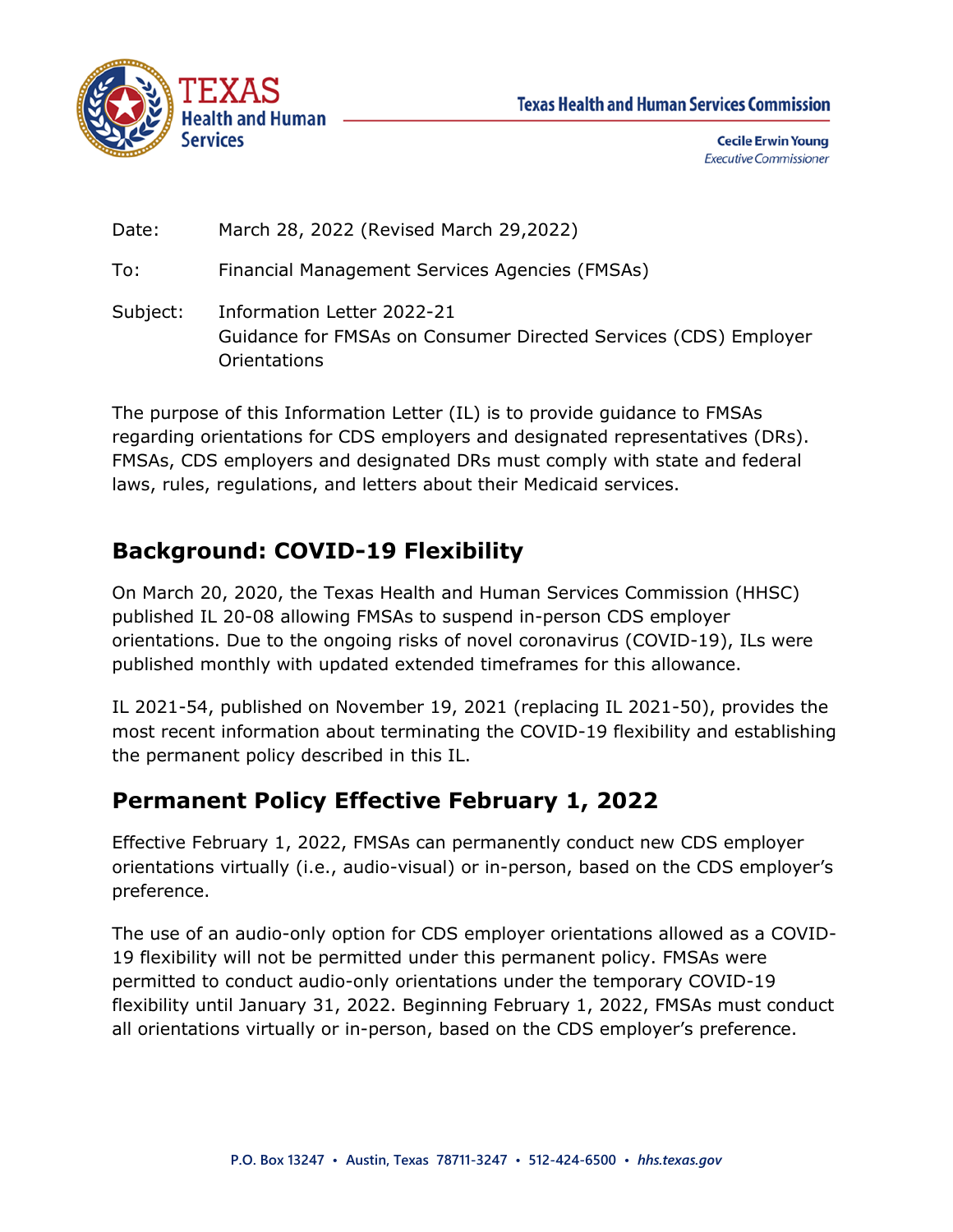Information Letter 2022-21 Guidance for FMSAs on Consumer Directed Services (CDS) Employer Orientations March 28, 2022 (Revised March 29th, 2022) Page 2

## **Rule Interpretation**

Rules in 40 Texas Administrative Code §41.307(a) require FMSAs to conduct a "face-to-face" orientation for a new CDS employer. HHSC clarifies that "face-toface" includes both in-person orientations and virtual orientations conducted using synchronous audio-visual platforms. The term "face-to-face" is not currently defined in 40 TAC Chapter 41 rules. Based on the successful delivery of CDS employer orientations during the COVID-19 pandemic, HHSC is expanding the scope of the term to include both in-person and virtual meetings.

This interpretation of "face-to-face" applies only to CDS rules in 40 TAC Chapter 41 and does not change the definition of "face-to-face" in other program rules or policies. FMSAs, CDS employers and DRs must follow applicable program rules which may define "face-to-face" differently.

40 TAC §41.307(a) requires that CDS employer orientations be conducted in the individual's residence. This requirement has not changed. The CDS employer, who is either the individual receiving services or their legally authorized representative (LAR), must be in the individual's residence when a virtual CDS employer orientation is conducted.

### **Orientations for New CDS Employers After February 1, 2022**

For individuals who enroll in the CDS option on or after February 1, 2022, FMSAs must inform the individual or their LAR of the option to receive the CDS employer orientation in-person or virtually.

HHSC has revised Form 1736 to add a check box where the CDS employer will indicate the chosen method in which to receive the orientation (in-person or virtually).

## **Requirements for Initial Orientations Conducted Virtually or Telephonically During the COVID-19 Pandemic**

FMSAs are not required to provide in-person orientation visits for all CDS employers whose initial orientation was conducted virtually or by telephone from March 20, 2020 through January 31, 2022. However, the FMSA must provide the CDS